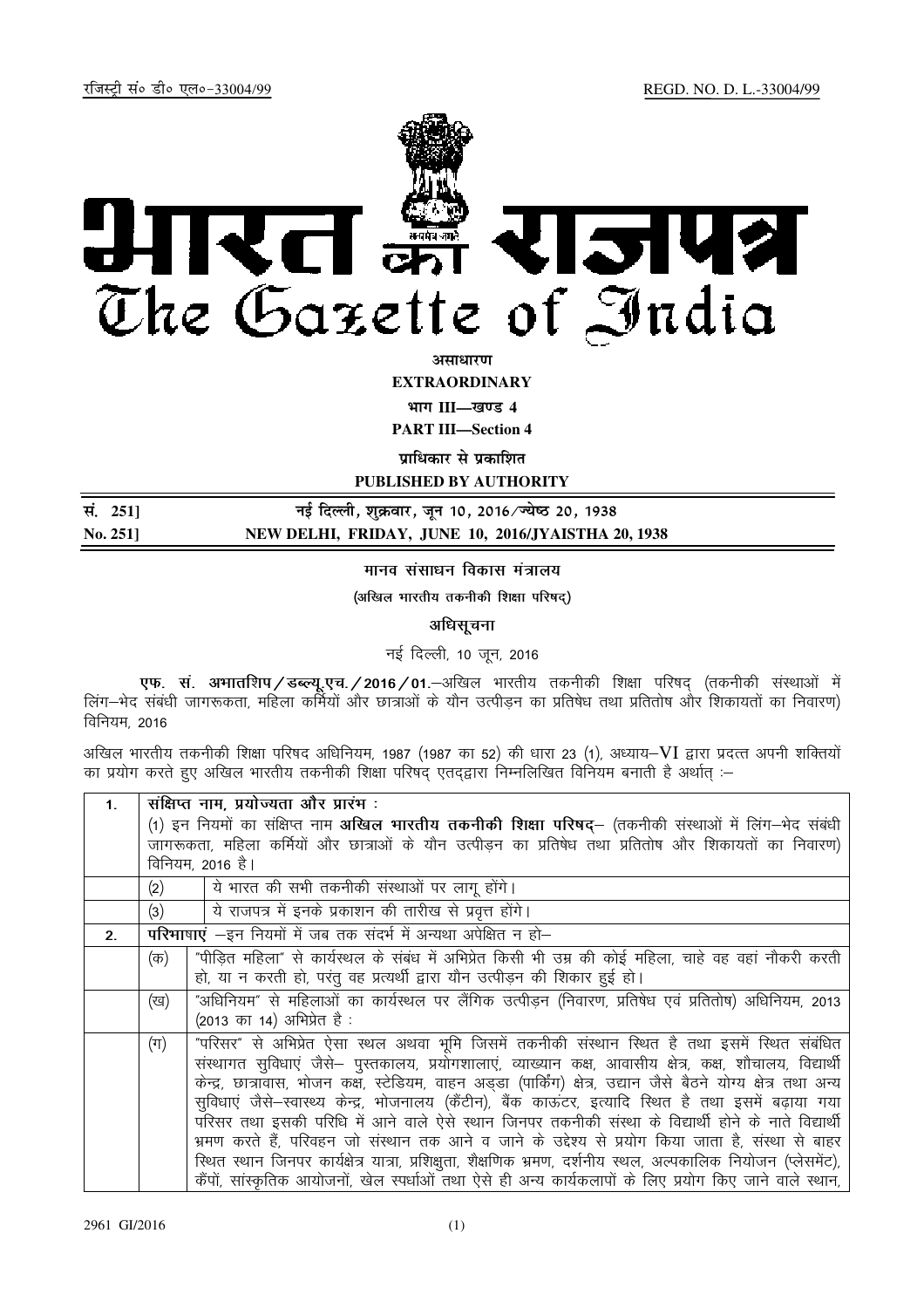### **MINISTRY OF HUMAN RESOURCE DEVELOPMENT**

#### **(All India Council for Technical Education)**

#### **NOTIFICATION**

#### New Delhi, the 10th June, 2016

**No. F. AICTE/WH/2016/01.—**All India Council for Technical Education (Gender Sensitization, Prevention and Prohibition of Sexual Harassment of Women Employees and Students and Redressal of Grievances in Technical Institutions) Regulations, 2016.

In exercise of the powers conferred by Section 23 (1), Chapter VI of **All India Council for Technical Education** Act, 1987 (52 of 1987), the **All India Council for Technical Education** hereby makes the following regulations, namely:-

- **1. Short title, application and commencement-** (1) these regulations may be called the **All India Council for Technical Education** (Gender Sensitization, Prevention and Prohibition of Sexual Harassment of Women Employees and Students and Redressal of Grievances in Technical Educational Institutions) Regulations, 2016.
	- (2) They shall apply to all technical Institutions in India.
	- (3) They shall come into force on the date of their publication in the Official Gazette.
- **2. Definitions-**In these regulations, unless the context otherwise requires,-
	- (a) "Aggrieved Woman" means in relation to work place, a woman of any age whether employed or not, who alleges to have been subjected to any act of sexual harassment by the respondent;
	- (b) 'Act' means the Sexual Harassment of Women at Workplace (Prevention, Prohibition and Redressal) Act, 2013 (14 of 2013);
	- (c) "Campus" means the location or the land on which a Technical Institution (TI) and its related institutional facilities like libraries, laboratories, lecture halls, residences, halls, toilets, student centres, hostels, dining halls, stadiums, parking areas, parks-like settings and other amenities like health centres, canteens, Bank counters, etc., are situated and also includes extended campus and covers within its scope places visited as a student of the TI including transportation provided for the purpose of commuting to and from the institution, the locations outside the institution on field trips, internships, study tours, excursions, short- term placements, places used for camps , cultural festivals, sports meets and such other activities where a person is participating in the capacity of an employee or a student of the TI;
	- (d) "Council" means the **All India Council for Technical Education** established under section 3 (Chapter 1of All India Council for Technical Education Act, 1987 (52 of 1987) ;
	- (e) "covered individuals" are persons who have engaged in protected activity such as filing a sexual harassment charge, or who are closely associated with an individual who has engaged in protected activity and such person can be an employee or a fellow student or guardian of the offended person;
	- (f) "employee" means a person duly employed by the TI and also trainee, apprentice (or called by any other name), interns, volunteers, teacher assistants, research assistants, whether employed or not, including those involved in field studies, projects, short-visits and camps;
	- (g) "Executive Authority" means the chief executive authority of the TI, by whatever name called, in which the general administration of the TI is vested;
	- (h) "Technical Institution" (TI) means an AICTE approved Institution;
	- (i) "Internal Complaints Committee" (ICC) means Internal Complaints Committee to be constituted by an TI under sub regulation (1) of regulation 4 of these regulations and shall include any duly constituted Body already functioning with the same objective (like the Gender Sensitization Committee Against Sexual Harassment (GSCASH)); Provided that in the latter case the TI shall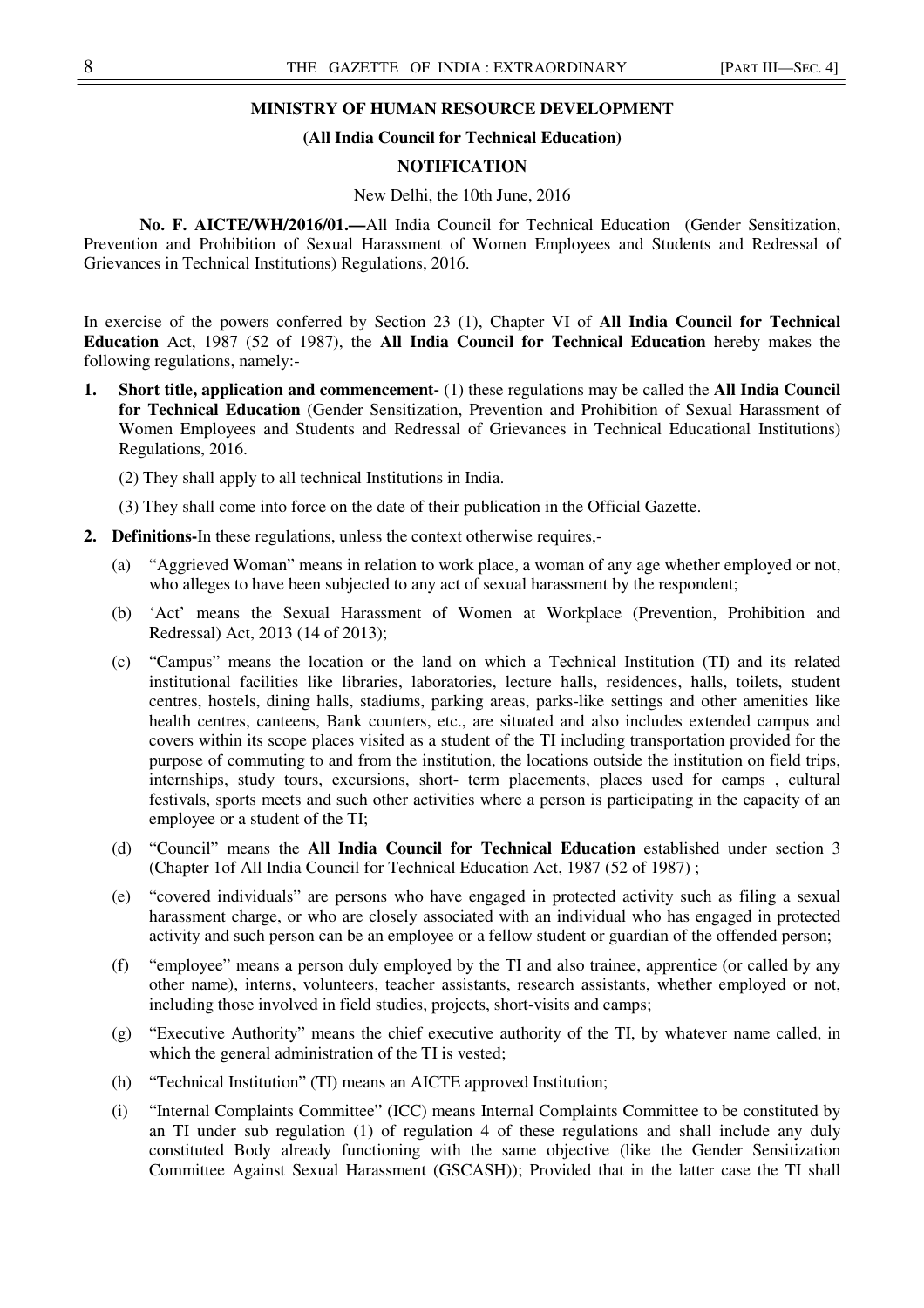ensure that the constitution of such a Body is as required for ICC under these regulations. Provided further that such a Body shall be bound by the provisions of these regulations;

- (j) "protected activity" includes reasonable opposition to a practice believed to violate sexual harassment laws on behalf of oneself or others such as participation in sexual harassment proceedings, cooperating with an internal investigation or alleged sexual harassment practices or acting as a witness in an investigation by an outside agency or in litigation;
- (k) "Sexual harassment" means-
	- (i) An unwanted conduct with sexual undertones which is persistent and which demeans, humiliates or creates a hostile and intimidating environment or is calculated to induce submission by actual or threatened adverse consequences and includes any one or more or all of the following unwelcome acts or behaviour (whether directly or by implication), namely:—
		- (a) Any unwelcome physical, verbal or non-verbal conduct of sexual nature;
		- (b) Demand or request for sexual favours;
		- (c) Making sexually coloured remarks;
		- (d) Physical contact and advances; or
		- (e) Showing pornography; and
	- (ii) Any one (or more than one or all) of the following circumstances, if it occurs or is present in relation or connected with any behaviour that has explicit or implicit sexual undertones-
		- (a) Implied or explicit promise of preferential treatment as quid pro quo for sexual favours;
		- (b) Implied or explicit threat of detrimental treatment in the conduct of work;
		- (c) Implied or explicit threat about the present or future status of the person concerned;
		- (d) Creating an intimidating offensive or hostile learning environment;
		- (e) Humiliating treatment likely to affect the health, safety dignity or physical integrity of the person concerned;
- (l) "student" means a person duly admitted and pursuing a programme of study either through regular mode or distance mode, including short- term training programmes in a TI:

Provided that a student who is a participant in any of the activities in a TI other than the TI where such student is enrolled shall be treated as a student of that TI where any incident of sexual harassment takes place against such student;

- (m) "third Party Harassment" refers to a situation where sexual harassment occurs as a result of an act or omission by any third party or outsider, who is not an employee or a student of the TI, but a visitor to the TI in some other capacity or for some other purpose or reason;
- (n) "Victimisation" means any unfavourable treatment meted out to a person with an implicit or explicit intention to obtain sexual favour;
- (o) "Workplace" means the campus of a TI, including-
	- (a) any department, organisation, undertaking, establishment, enterprise, institution, office, branch or unit which is established, owned, controlled or wholly or substantially financed by funds provided directly or indirectly by the appropriate TIs ;
	- (b) Any sports institute, stadium, sports complex or competition or games venue, whether residential or not used for training, sports or other activities relating thereof in TIs;
	- (c) any place visited by the employee arising out of or during the course of employment including transportation provided by the employer for undertaking such journey for study in TIs.

### **3. Responsibilities of the Technical Institution-**

**3.1** Every TI shall,-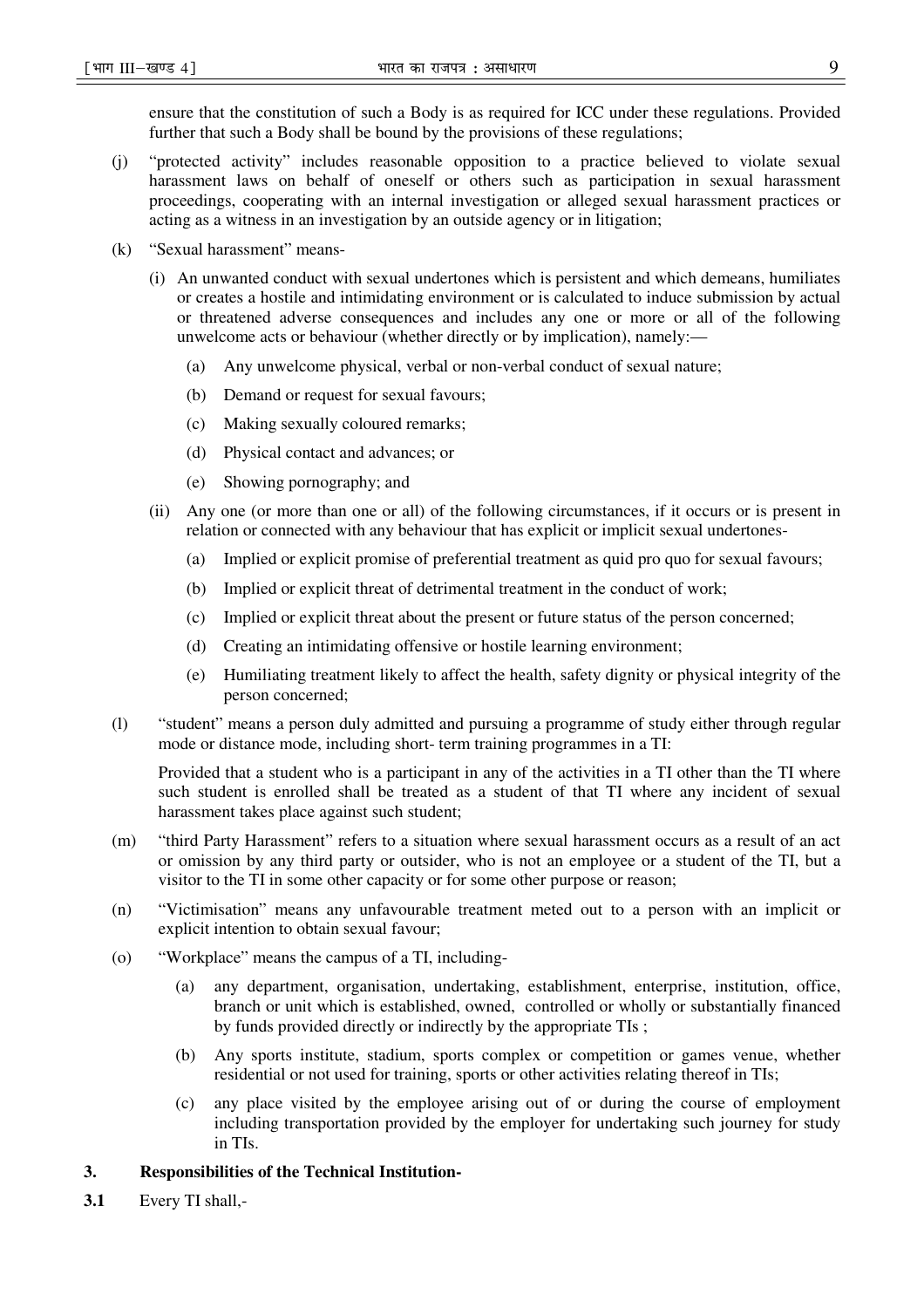- (a) Wherever required, appropriately subsume the spirit of the above definitions in its policy and regulations on prevention and prohibition of sexual harassment against the women employees and the students, and modify its ordinances and rules in consonance with the requirements of the Act;
- (b) Publicly notify the provisions against sexual harassment and ensure their wide- dissemination;
- (c) Organise Training Programmes or as the case may be, workshops for the officers, functionaries, faculty and students, to sensitize them and ensure knowledge and awareness of the rights, entitlements and responsibilities enshrined in the Act and under these regulations;
- (d) Act decisively against all gender based violence perpetrated against employees and students of all sexes recognising that primarily women employees and students and some male students and students of the third gender are vulnerable to many forms of sexual harassment and humiliation and exploitation;
- (e) Publicly commit itself to a zero tolerance policy towards sexual harassment;
- (f) Reinforce its commitment to creating its campus free from discrimination, harassment, retaliation or sexual assault at all levels;
- (g) Create awareness about what constitutes sexual harassment including hostile environment harassment and quid pro quo harassment;
- (h) include in its prospectus and display prominently at conspicuous places or Notice Boards the penalty and consequences of sexual harassment and make all sections of the institutional community aware of the information on the mechanism put in place for redressal of complaints pertaining to sexual harassment, contact details of members of Internal Complaints Committee , complaints procedure and so on. Wherever a Gender Sensitization Committee against Sexual Harassment (GSCASH) already exists it must be brought additionally in consonance with the composition mandated by the Act;
- (i) inform employees and students of the recourse available to them if they are victims of sexual harassment;
- (j) Organise regular orientation or training programmes for the members of the ICC or GSCASH to deal with complaints, steer the process of settlement or conciliation, etc., with sensitivity;
- (k) Proactively move to curb all forms of harassment of employees and students whether it is from those in a dominant power or hierarchical relationship within TIs or owing to intimate partner violence or from peers or from elements outside of the geographical limits of the TI;
- (l) be responsible to bring those guilty of sexual harassment against its employees and students to book and initiate all proceedings as required by law and also put in place mechanisms and redressal systems like the ICC or GSCASH to curb and prevent sexual harassment on its campus.
- (m) Treat sexual harassment as misconduct under service rules and initiate action for misconduct if the perpetrator is an employee;
- (n) Treat sexual harassment as a violation of the disciplinary rules (leading up to rustication and expulsion) if the perpetrator is a student;
- (o) Ensure compliance with the provisions of these regulations, including appointment of ICC, within a period of sixty days from the date of publication of these regulations;
- (p) Monitor the timely submission of reports by the ICC or GSCASH;
- (q) Prepare an annual status report with details on the number of cases filed and their disposal and submit the same to the Council.
- 3.2 Supportive measures- (1) the rules, regulations or any such other instrument by which ICC or GSCASH shall function have to be updated and revised from time-to-time, as court judgments and other laws and rules will continue to revise the legal framework within which the Act is to be implemented.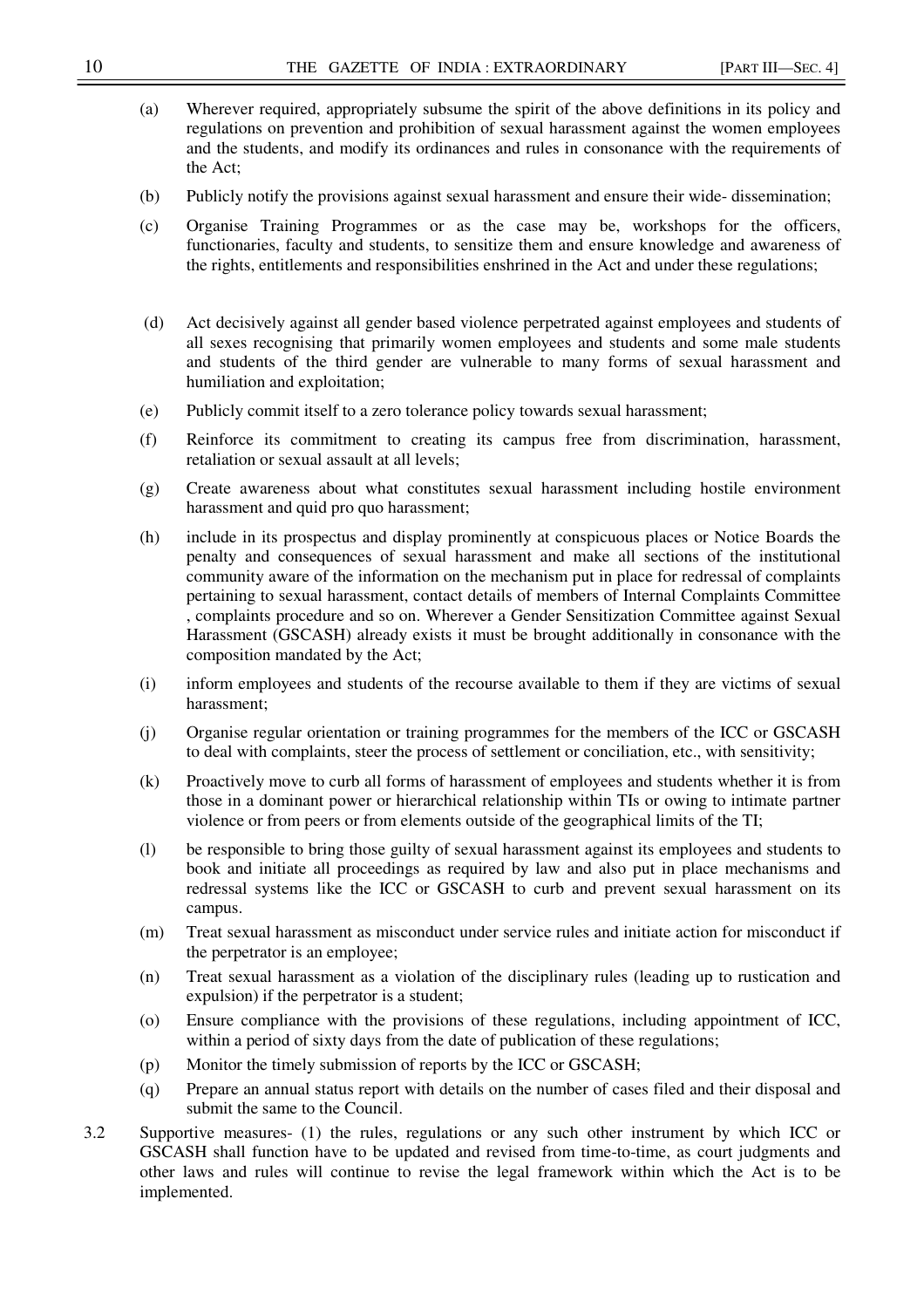- (2) The Executive Authority of the TIs must mandatorily extend full support to see that the recommendations of the ICC are implemented in a timely manner. All possible institutional resources must be given to the functioning of the ICC, including office and building infrastructure (computers, photocopiers, audio-video, equipment, etc.), staff (typists, counselling and legal services) as, well as a sufficient allocation of financial resources.
- (3) Vulnerable groups are particularly prone to harassment and also find it more difficult to complain. Vulnerability can be socially compounded by region, class, caste, sexual orientation, minority identity and by being differently abled. Enabling committees must be sensitive to such vulnerabilities and special needs.
- (4) Since research students and doctoral candidates are particularly vulnerable the TIs must ensure that the guidelines for ethics for Research Supervision are put in place.
- (5) All TIs must conduct a regular and half yearly review of the efficacy and implementation of their anti-sexual harassment policy.
- (6) Orientation courses conducted in TIs for administrators must have a module on gender sensitization and sexual harassment issues. Regular workshops are to be conducted for all sections of the TI community.
- (7) Counselling services must be institutionalised in all TIs and must have well trained full-time counsellors.
- (8) Many TIs having large campuses have a deficit in lighting and are experienced as unsafe places by the institutional community. Adequate lighting is a necessary aspect of infrastructure and maintenance.
- (9) Adequate and well trained security including a good proportion or balance of women security staff is necessary. Security staff must receive gender sensitization training as a part of conditions of appointment.
- (10) TIs must ensure reliable public transport, especially within large campuses between different sections of the TI, hostels, libraries, laboratories and main buildings, and especially those that do not have good access for day scholars. Lack of safety as well as harassment is exacerbated when employees and students cannot depend on safe public transport. Shuttle buses must be provided to enable employees and students to work late in libraries, laboratories and to attend programmes in the evenings.
- (11) TIs must build requisite women's hostels, which is a priority area. For the growing population of young women wishing to access higher education, hostel accommodation is a necessity in both urban and rural areas and at all levels of higher education which provides a modicum of protection from harassment of all kinds,
- (12) Concern for the safety of women students must not be cited to impose discriminatory rules for women in the hostels as compared to male students. Campus safety policies should not result in securitization, such as over monitoring or policing or curtailing the freedom of movement, especially for women employees and students.
- (13) Adequate health facilities are equally mandatory for all TIs. In the case of women this must include gender sensitive doctors and nurses, as well as the services of a gynaecologist.
- (14) The Women's Development Cells in colleges shall be revived and funded to be able to carry out the range of activities required for gender sensitization and remain autonomous of the functioning of anti sexual harassment committees and ICCs. At the same time they shall extend their activities to include gender sensitization programmes in consultation with ICCs and help to disseminate anti- sexual harassment policies on campuses on a regular basis. The 'cultural' space and the 'formal academic space' need to collaborate to render these workshops innovative, engaging and non-mechanical.
- (15) Hostel Wardens, Provosts, Principals, Legal Officers and other functionaries must be brought within the domain of accountability through amendments in the rules or Ordinances where necessary.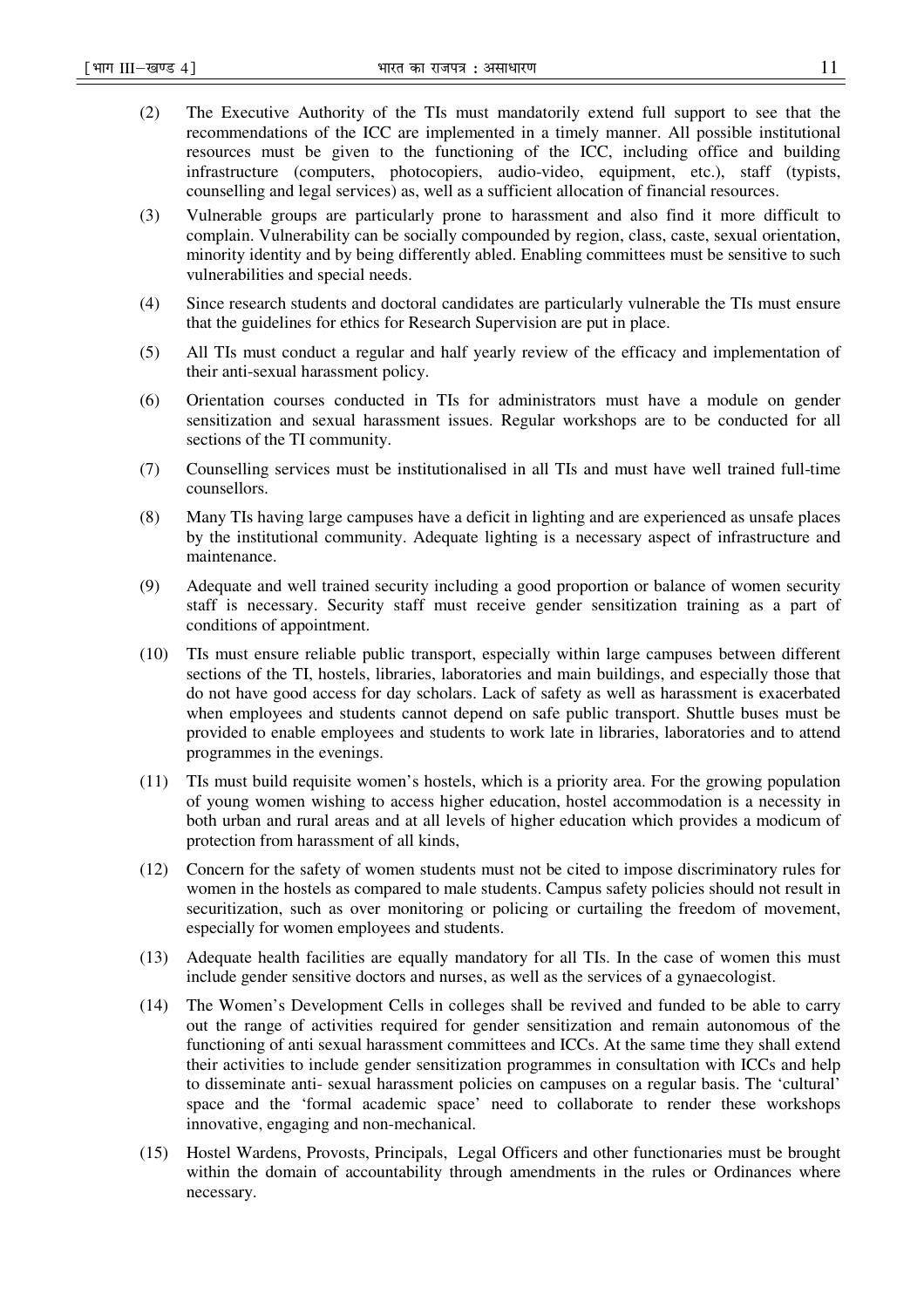4. **Grievance Redressal Mechanism-** (1) Every TI shall constitute an Internal Complaints Committee (ICC) with an inbuilt mechanism for gender sensitization against sexual harassment. The ICC shall have the following composition:-

- (a) A Presiding Officer who shall be a woman faculty member employed at a senior level (not below a Professor in case of a university, and not below an Associate Professor or Reader in case of a college) at the educational institution, nominated by the Executive Authority;
- (b) Two faculty members and two non-teaching employees, preferably committed to the cause of women or who have had experience in social work or have legal knowledge, nominated by the Executive Authority;
- (c) Three students (comprising of atleast one girl student) of Pre-Final/Final year at Undergraduate/ Diploma level Institute, as the case may be.
- (d) One member from amongst non-government organisations or associations committed to the cause of women or a person familiar with the issues relating to sexual harassment, nominated by the Executive Authority.
- (2) At least one-half of the total members of the ICC shall be women.
- (3) Persons in senior positions such as Chairman, Secretary of the Society & Principal / Director etc. shall not be the members of ICCs in order to ensure autonomy of their functioning.
- 4) The term of office of the members of the ICC shall be for a period of three years. TIs may also employ a system whereby one –third of the members of the ICC may change every year.

# **5**. **Responsibilities of Internal Complaints Committee (ICC) or GSCASH -** The Internal Complaints Committee shall:

- (a) Provide assistance if an employee or a student chooses to file a complaint with the police;
- (b) provide mechanisms of dispute redressal and dialogue to anticipate and address issues through just and fair conciliation without undermining complainant's rights, and minimize the need for purely punitive approaches that lead to further resentment, alienation or violence;
- (c) protect the safety of the complainant by not divulging the person's identity, and provide the mandatory relief by way of sanctioned leave or relaxation of attendance requirement or transfer to another department or supervisor as required during the pendency of the complaint, or also provide for the transfer of the offender;
- (d) Ensure that victims or witnesses are not victimised or discriminated against while dealing with complaints of sexual harassment; and
- (e) Ensure prohibition of retaliation or adverse action against a covered individual because the employee or the student is engaged in protected activity**.**
- **6. The Process for making Complaint and conducting Inquiry The ICC shall comply with the procedure** prescribed in the Act, for making a complaint and inquiring into the complaint in a time bound manner. The TI shall provide all necessary facilities to the ICC to conduct the inquiry expeditiously and with required privacy.
- **7. Process of making Complaint** (1) An aggrieved person is required to submit a written complaint along with supporting documents and names and addresses of the witnesses **if any** to the ICC within three months from the date of the incident and in case of a series of incidents within a period of three months from the date of the last incident.

(2) Friends, relatives, colleagues, co-students, psychologist or any other associate of the victim may file the compliant in situations where the aggrieved person is unable to make a complaint on account of physical or mental incapacity or death.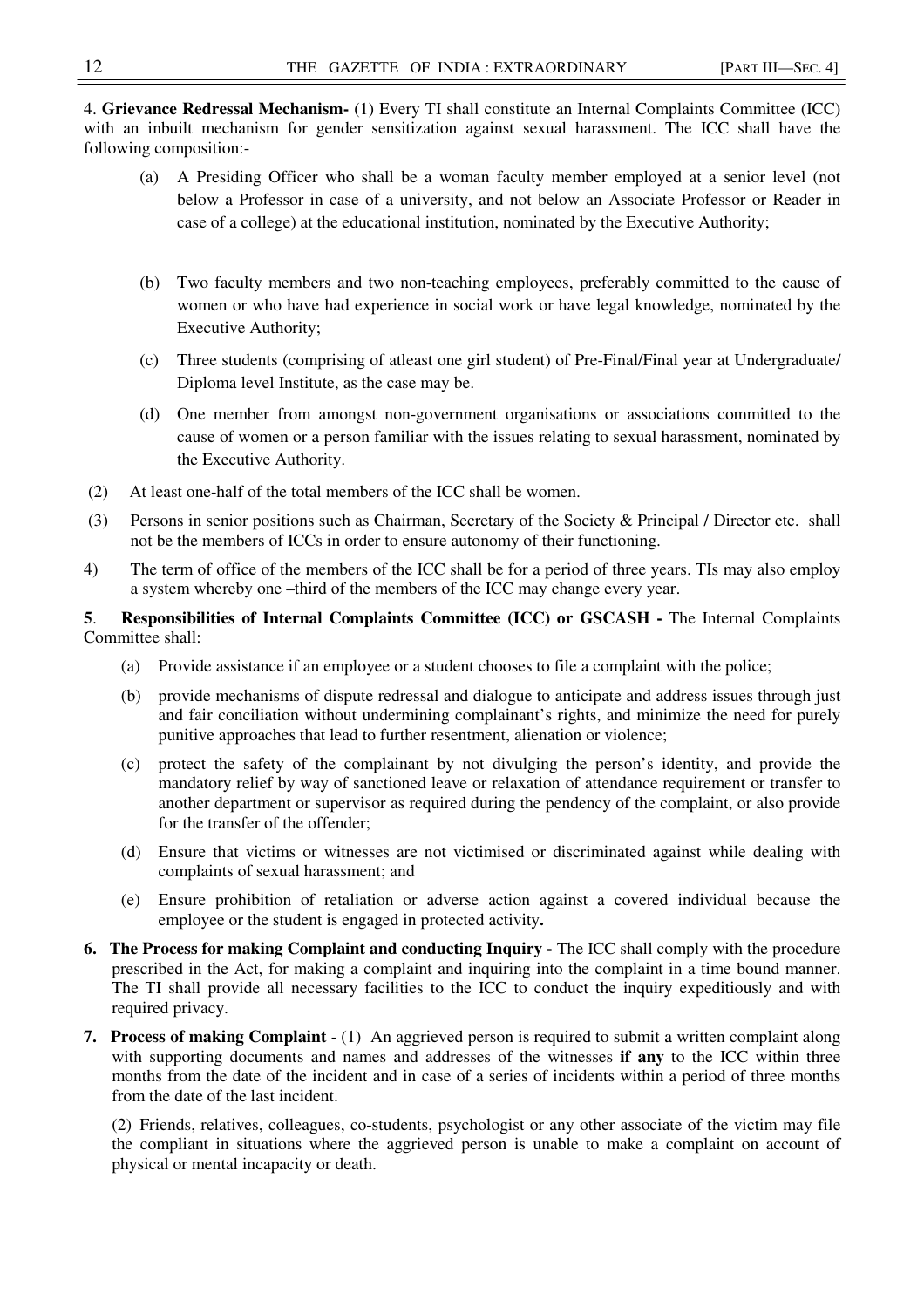- **8. Process of conducting Inquiry**  (1) The ICC shall, upon receipt of the complaint, send one copy of the complaint to the respondent within a period of seven days of such receipt.
	- (2) Upon receipt of the copy of the complaint, the respondent shall file his or her reply to the complaint along with the list of documents, and names and addresses of witnesses within a period of ten days.
	- (3) The inquiry has to be completed within a period of ninety days from the receipt of the complaint. The inquiry report, with recommendations, if any, has to be submitted within ten days from the completion of the inquiry to the Executive Authority of the TI. Copy of the findings or recommendations shall also be served on both parties to the complaint.
	- (4) The Executive Authority of the TI shall act on the recommendations of the committee within a period of thirty days from the receipt of the inquiry report, unless an appeal against the findings is filed within that time by either party.
	- (5) An appeal against the findings or /recommendations of the ICC may be filed by either party before the Executive Authority of the TI within a period of thirty days from the date of the recommendations.
	- (6) If the Executive Authority of the TI decides not to act as per the recommendations of the ICC, then it shall record written reasons for the same to be conveyed to ICC and both the parties to the proceedings. If on the other hand it is decided to act as per the recommendations of the ICC, then a show cause notice, answerable within ten days, shall be served on the party against whom action is decided to be taken. The Executive Authority of the TI shall proceed only after considering the reply or hearing the aggrieved person.
	- (7) The aggrieved party may seek conciliation in order to settle the matter. No monetary settlement should be made as a basis of conciliation. The TI shall facilitate a conciliation process through ICC or GSCASH, as the case may be, once it is sought. The resolution of the conflict to the full satisfaction of the aggrieved party wherever possible, is preferred to purely punitive intervention.
	- (8) The identities of the aggrieved party or victim or the offender shall not be made public or kept in the public domain especially during the process of the inquiry.
- **9. Interim Redressal-** The TI may,
	- (a) transfer the complainant or the respondent to another section or department to minimise the risks involved in contact or interaction, if such a recommendation is made by the ICC;
	- (b) grant leave to the aggrieved with full protection of status and benefits for a period up to three months;
	- (c) restrain the respondent from reporting on or evaluating the work or performance or tests or examinations of the complainant;
	- (d) ensure that offenders are warned to keep a distance from the aggrieved, and wherever necessary, if there is a definite threat, restrain their entry into the campus;
	- (e) take strict measures to provide a conducive environment of safety and protection to the complainant against retaliation and victimisation as a consequence of making a complaint of sexual harassment.

10. **Punishment and compensation-** (1) anyone found guilty of sexual harassment shall be punished in accordance with the service rules of the TI, if the offender is an employee. Depending upon the severity of the offence, the punishments may include anyone or more such as a written apology, warning, reprimand, censure, undergoing counselling or carrying out community service, withholding of promotion, withholding of pay rise or increments and terminating the respondent from service.

(2) Where the respondent is a student, depending upon the severity of the offence, the TI may,-